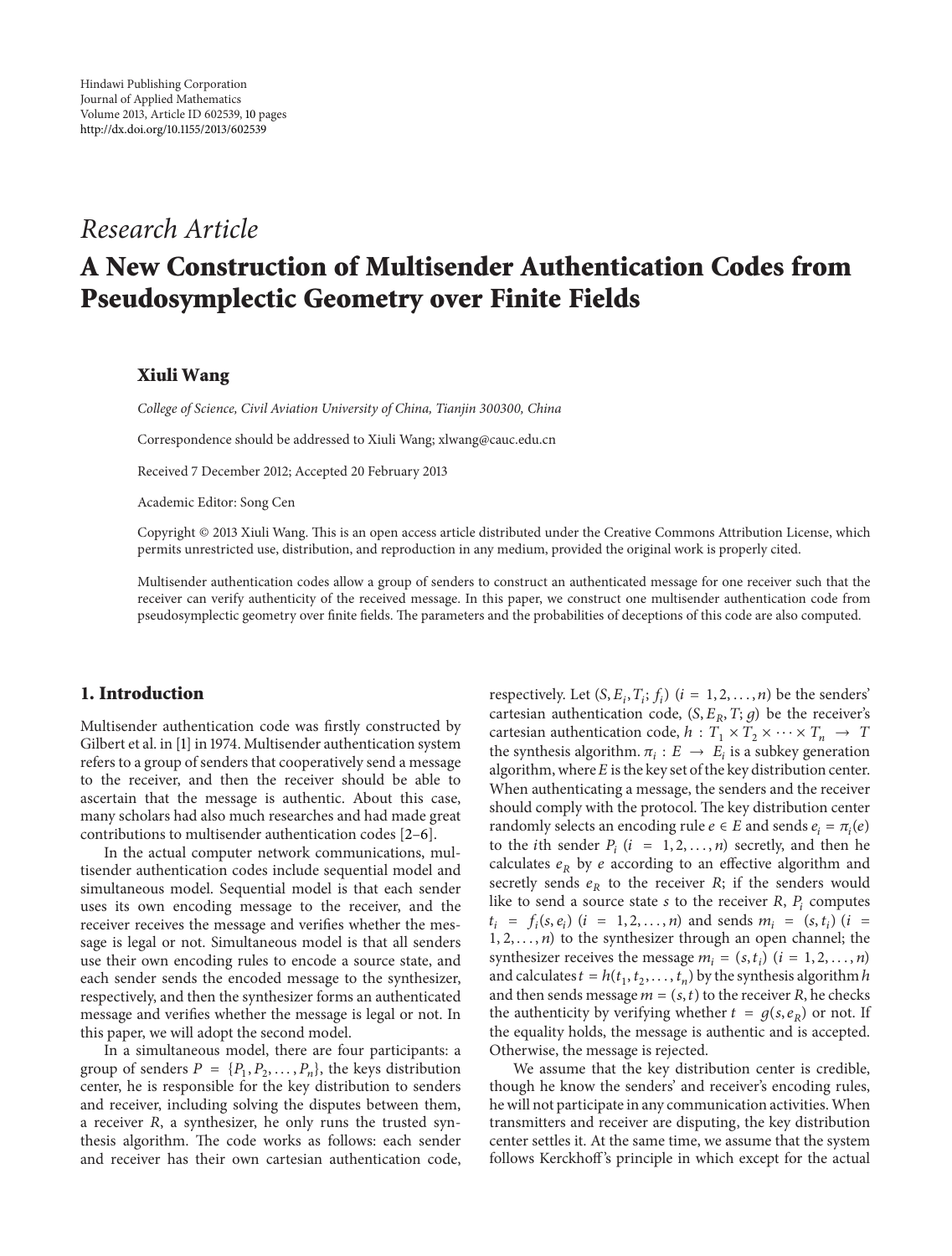used keys, the other information of the whole system is public.

In a multisender authentication system, we assume that the whole senders are cooperating to form a valid message; that is, all senders as a whole and receiver are reliable. But there are some malicious senders which they together cheat the receiver, the part of senders and receiver are not credible, they can take impersonation attack and substitution attack. In the whole system, we assume that  $\{P_1, P_2, \ldots, P_n\}$ are senders,  $R$  is a receiver,  $E_i$  is the encoding rules set of the sender  $P_i$ , and  $E_R$  is the decoding rules set of receiver R. If the source state space S and the key space  $E_R$  of receiver  $R$  are according to a uniform distribution, then the probability distribution of message space  $M$  and tag space T is determined by the probability distribution of S and  $E_R$ . Consider  $L = \{i_1, i_2, \ldots, i_l\} \subset \{1, 2, \ldots, n\}, l \prec n, P_L =$  $\{p_1, p_2, \ldots, p_l\}$ , and  $E_L = \{E_{p_1}, E_{p_2}, \ldots, E_{p_l}\}$ . Now, let us consider the attacks from malicious groups of senders. Here, there still are two kinds of attacks.

(i) *The Opponent's Impersonation Attack*.  $P_L$  sends a message  $m$  to receiver.  $P_L$  is successful if the receiver accepts it as legitimate message. Denote  $P_I(L)$  as the largest probability of some opponent's successful impersonation attack, and it can be expressed as

$$
P_I(L) = \max_{e_L \in E_L} \max_{m \in M} P\left(m \text{ is accepted by } \frac{R}{e_L}\right). \tag{1}
$$

(ii) *The Opponent's Substitution Attack*. It is the largest probability of some opponent's successful substitution attack, and it can be expressed as

$$
P_{S}(L) = \max_{e_L \in E_L} \max_{m \in M} \max_{m' \neq m \in M} P\left(m' \text{ is accepted by } \frac{R}{m, e_L}\right).
$$
\n(2)

In this paper, we give a construction about multisender authentication code from pseudosymplectic geometry over finite fields.

#### **2. Pseudosymplectic Geometry**

Let  $F_a$  be the finite field with q elements, where q is a power of 2,  $\vec{n} = 2\nu + \delta$ , and  $\delta = 1, 2$ . Let

$$
K = \begin{pmatrix} 0 & I^{(\nu)} \\ I^{(\nu)} & 0 \end{pmatrix}, \qquad S_1 = \begin{pmatrix} K \\ 1 \end{pmatrix},
$$

$$
S_2 = \begin{pmatrix} K & 0 & 1 \\ 1 & 1 \end{pmatrix}, \tag{3}
$$

and  $S_\delta$  is a  $(2\nu + \delta) \times (2\nu + \delta)$  nonalternate symmetric matrix.

The pseudosymplectic group of degree  $(2\nu + \delta)$  over  $F_q$  is defined to be the set of matrices  $Ps_{2\nu+\delta}(F_q) = \{T \mid TS_{\delta}^{\ t}T =$  $S_{\delta}$ } denoted by  $Ps_{2\nu+\delta}(F_a)$ .

Let  $F_q^{(2\nu+\delta)}$  be the  $(2\nu+\delta)$ -dimensional row vector space over  $F_q$ .  $Ps_{2\nu+\delta}(F_q)$  has an action on  $F_q^{(2\nu+\delta)}$  defined as follows:

$$
F_q^{(2\nu+\delta)} \times Ps_{2\nu+\delta} (F_q) \longrightarrow F_q^{(2\nu+\delta)},
$$
  

$$
((x_1, x_2, \dots, x_{2\nu+\delta}), T) \longrightarrow (x_1, x_2, \dots, x_{2\nu+\delta}) T.
$$
 (4)

The vector space  $F_q^{(2\nu+\delta)}$  together with this group action is called the pseudosymplectic space over the finite field  $F_q$  of characteristic 2.

Let P be an *m*-dimensional subspace of  $F_q^{(2\nu+\delta)}$ ; then,  $PS_{\delta}^{\ t}P$  is cogredient to one of the following three normal forms:

$$
M(m, 2s, s) = \begin{pmatrix} 0 & I^{(s)} & & \\ I^{(s)} & 0 & & \\ & & 0^{(m-2s)} \end{pmatrix},
$$
  

$$
M(m, 2s + 1, s) = \begin{pmatrix} 0 & I^{(s)} & & \\ I^{(s)} & 0 & & \\ & & 1 & \\ & & & 0^{(m-2s-1)} \end{pmatrix},
$$
  

$$
M(m, 2s + 2, s) = \begin{pmatrix} 0 & I^{(s)} & & \\ I^{(s)} & 0 & & \\ & & 0 & 1 & \\ & & & 1 & 1 \\ & & & & 0^{(m-2s-2)} \end{pmatrix},
$$

for some s such that  $0 \le s \le [m/2]$ . We say that P is a subspace of type  $(m, 2s + \tau, s, \epsilon)$ , where  $\tau = 0, 1$ , or 2 and  $\epsilon = 0$  or 1, if

- (i)  $PS_{\delta}^{\ t}P$  is cogredient to  $M(m, 2s + \tau, s);$
- (ii)  $e_{2\nu+1} \notin P$  or  $e_{2\nu+1} \in P$  according to  $\epsilon = 0$  or  $\epsilon = 1$ , respectively.

Let *P* be an *m*-dimensional subspace of  $F_q^{(2\nu+\delta)}$ . Denote by  $P^{\perp}$  the set of vectors which are orthogonal to every vector of  $P$ ; that is,

$$
P^{\perp} = \left\{ y \in F_q^{(2\nu + \delta)} \mid yS_\delta^{\ t} x = 0 \,\,\forall x \in P \right\}.
$$
 (6)

Obviously,  $P^{\perp}$  is a  $(2\nu + \delta - m)$ -dimensional subspace of  $F_q^{(2\nu+\delta)}.$ 

More properties of pseudosymplectic geometry over finite fields can be found in [7].

In [2], Desmedt et al. gave two constructions for MRAcodes based on polynomials and finite geometries, respectively. There are other constructions of multisender authentication codes which are given in [3–6]. The construction of authentication codes is of combinational design in its nature. We know that the geometry of classical groups over finite fields, including symplectic geometry, pseudosymplectic geometry, unitary geometry, and orthogonal geometry, can provide a better combination of structure and can be easy to count. In this paper, we construct one multisender authentication code from pseudosymplectic geometry over finite fields. The parameters and the probabilities of deceptions of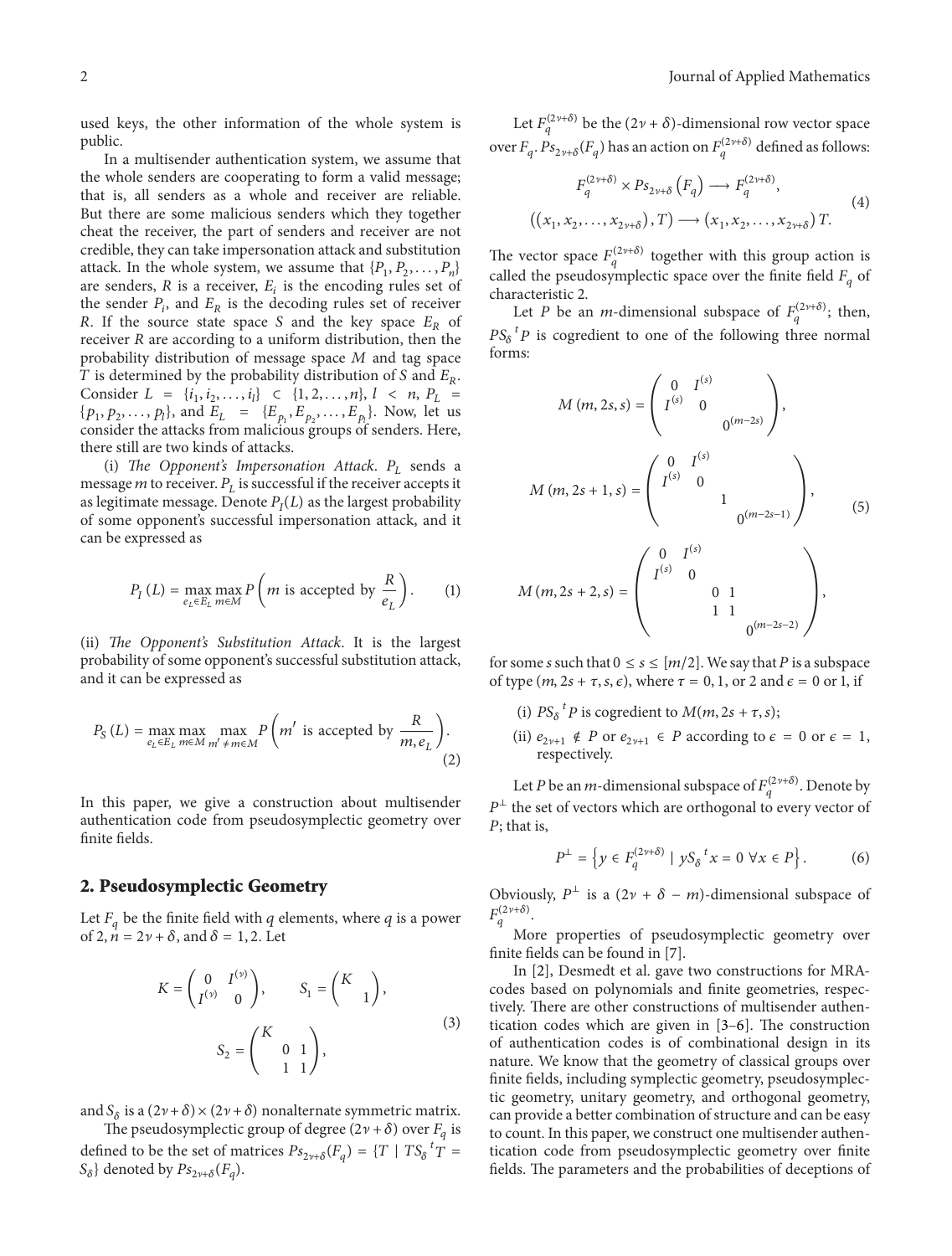this code are also computed. We realize the generalization and application of the similar idea and method of article [8] from symplectic geometry to pseudosymplectic geometry over finite fields.

# **3. Construction**

Let  $\mathbb{F}_q$  be a finite field with q elements and  $e_i$  (1  $\leq i \leq$  $2\nu + 2$ ) the row vector in  $\mathbb{F}_q^{(2\nu+2)}$  whose *i*th coordinate is 1 and all other coordinates are 0. Assume that  $2 < n +$  $1 \langle r \rangle \langle r \rangle$  Let  $U = \langle e_1, e_2, \ldots, e_n \rangle$ ; that is, U is an *n*-dimensional subspace of  $\mathbb{F}_q^{(2\nu+2)}$  generated by  $e_1, e_2, \ldots, e_n$ , and then  $U^{\perp} = \langle e_1, \ldots, e_{\nu}, e_{\nu+n+1}, \ldots, e_{2\nu+2} \rangle$ . Consider  $W_i$  =  $\langle e_1, \ldots, e_{i-1}, e_{i+1}, \ldots, e_n \rangle$ ,  $1 \leq i \leq n$ ; then,  $W_i^{\perp}$  =  $\langle e_1,\ldots,e_\nu,e_{\nu+i},e_{\nu+n+1},\ldots,e_{2\nu+2}\rangle$ . The set of source states  $S=$  $\{s \mid s \text{ is a subspace of type } (2r - n + 1, 2(r - n), r - n, 1) \}$ and  $U \subset s \subset \overline{U}^{\perp}$ ; the set of *i*th sender's encoding rules  $E_{P_i} = \{ e_{P_i} \mid e_{P_i} \text{ is a subspace of type } (n+1, 0, 0, 0) \text{ and } U \subset \}$  $e_{P_i}, e_{P_i} \perp W_i$ ,  $1 \le i \le n$ ; the set of receiver's decoding rules  $E_R = \{e_R \mid e_R$  is a subspace of type  $(2n, 2n, n, 0)$ and  $U \subset e_R$ }; the set of *i*th sender's tags  $T_i = \{ t_i \mid$  $t_i$  is a subspace of type  $(2r-n+2, 2(r-n+1), r-n+1, 1)$ and  $U \subset t_i \subset W_i^{\perp}, t_i \notin U^{\perp}$ ; the set of receiver's tags  $T = \{ t \mid t \text{ is a subspace of type } (2r + 1, 2r, r, 1) \text{ and }$  $U \subset t$ .

Define the encoding map  $f_i : S \times E_{P_i} \rightarrow T_i$ ,  $f_i(s, e_{P_i}) =$  $s + e_p$ ,  $1 \le i \le n$ .

The decoding map  $f: S \times E_R \rightarrow T$ ,  $f(s, e_R) = s + e_R$ .

The synthesizing map  $h: T_1 \times T_2 \times \cdots \times T_n \rightarrow$  $T, h(t_1, t_2, \ldots, t_n) = A(t_1 + t_2 + \cdots + t_n)$ , where A is a nonsingular matrix and  $A(t_1 + t_2 + \cdots + t_n)$  is a subspace of type  $(2r + 1, 2r, r, 1)$ .

The code works as follows.

(1) *Key Distribution*. The key distribution center randomly chooses an  $e_R \in E_R$  and selects a  $(2n, n)$  subspace *e* such that  $U \subset e$ , and it selects  $e_{P_i} \in E_{P_i}$  so that  $e_{P_1} + e_{P_2} + \cdots + e_{P_n} = e$ , and A is a nonsingular matrix satisfying  $e_R = \langle e, A \rangle$ . The key distribution center randomly secretly sends  $e_R, e_{P_1}$  to the receiver and the senders, respectively, and sends  $A$  to the synthesizer.

(2) *Broadcast*. If the senders want to send a source state  $s \in S$ to the receiver R, the sender  $P_i$  calculates  $t_i = f_i(s, e_{P_i}) = s + e_{P_i}$ then sends  $t_i$   $(1 \le i \le n)$  to the synthesizer.

(3) *Synthesis*. After the synthesizer receives  $t_1, t_2, \ldots, t_n$ , he calculates  $h = (t_1, t_2, \dots, t_n) = A(t_1 + t_2 + \dots + t_n)$  and then sends  $m = (s, t)$  to the receiver R.

(4) *Verification*. When the receiver R receives  $m = (s, t)$ , he calculates  $t' = g(s, e_R) = s + e_R$ . If  $t = t'$ , he accepts  $t_1$ ; otherwise, he rejects it.

Let

$$
U = \begin{pmatrix} I^{(l)} & 0 & 0 & 0 & 0 & 0 & 0 & 0 & 0 \\ 0 & I^{(n-l)} & 0 & 0 & 0 & 0 & 0 & 0 & 0 \\ l & n-l & \nu-n & l & i-l-1 & 1 & n-i & \nu-n & 1 & 1 \end{pmatrix};
$$
(7)

then,

$$
U^{\perp} = \begin{pmatrix} I^{(l)} & 0 & 0 & 0 & 0 & 0 & 0 & 0 & 0 & 0 & 0 \\ 0 & I^{(n-l)} & 0 & 0 & 0 & 0 & 0 & 0 & 0 & 0 \\ 0 & 0 & I^{(v-n)} & 0 & 0 & 0 & 0 & 0 & 0 & 0 \\ 0 & 0 & 0 & 0 & 0 & 0 & 0 & 0 & I^{(v-n)} & 0 & 0 \\ 0 & 0 & 0 & 0 & 0 & 0 & 0 & 0 & 0 & 1 & 0 \\ 0 & 0 & 0 & 0 & 0 & 0 & 0 & 0 & 0 & 0 & 1 \end{pmatrix},
$$
  
\n
$$
W_i^{\perp} = \begin{pmatrix} I^{(l)} & 0 & 0 & 0 & 0 & 0 & 0 & 0 & 0 & 0 & 0 \\ 0 & I^{(n-l)} & 0 & 0 & 0 & 0 & 0 & 0 & 0 & 0 \\ 0 & 0 & I^{(v-n)} & 0 & 0 & 0 & 0 & 0 & 0 & 0 \\ 0 & 0 & 0 & 0 & 0 & 0 & 0 & 0 & 0 & 0 \\ 0 & 0 & 0 & 0 & 0 & 0 & 0 & 0 & 0 & 0 \\ 0 & 0 & 0 & 0 & 0 & 0 & 0 & 0 & 0 & 1 \end{pmatrix}.
$$
  
\n
$$
W_i^{\perp} = \begin{pmatrix} I^{(l)} & 0 & 0 & 0 & 0 & 0 & 0 & 0 & 0 & 0 \\ 0 & I^{(n-l)} & 0 & 0 & 0 & 0 & 0 & 0 & 0 & 0 \\ 0 & 0 & 0 & 0 & 0 & 0 & 0 & 0 & 0 & 0 \\ 0 & 0 & 0 & 0 & 0 & 0 & 0 & 0 & 0 & 0 \\ 0 & 0 & 0 & 0 & 0 & 0 & 0 & 0 & 0 & 1 \end{pmatrix}.
$$
 (8)

**Lemma 1.** Let  $C_i$  =  $(S, E_{P_i}, T_i; f_i)$ ; the code is a cartesian *authentication code,*  $1 \le i \le n$ .

*Proof.* For any  $e_{p_i} \in E_{p_i}$ ,  $s \in S$ . Because  $e_{p_i}$  is a subspace of type  $(n + 1, 0, 0, 0)$  and  $U \subset e_{p_i} \subset U^{\perp}$ , we can assume that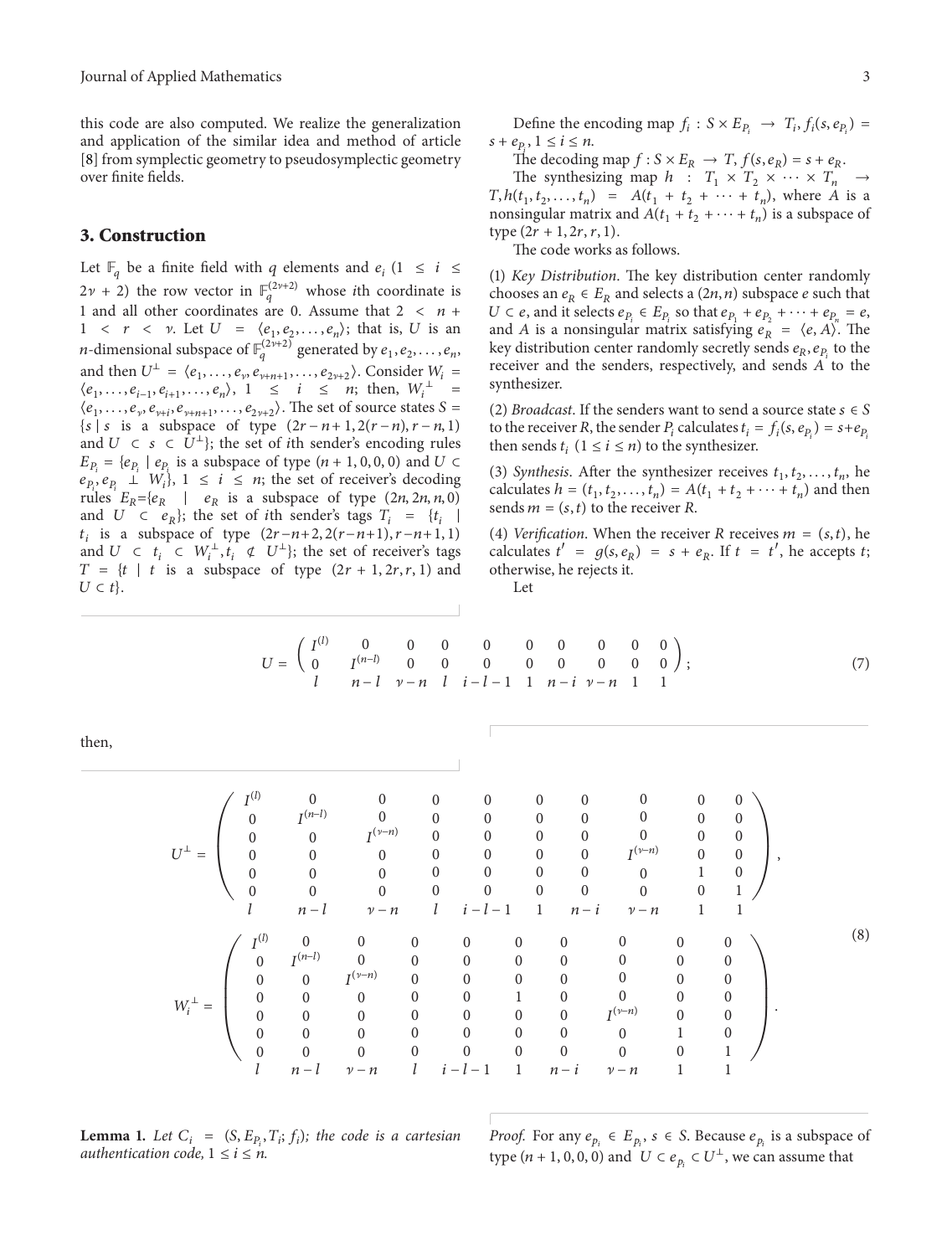$$
e_{p_i} = \begin{pmatrix} I^{(l)} & 0 & 0 & 0 & 0 & 0 & 0 & 0 & 0 & 0 \\ 0 & I^{(n-l)} & 0 & 0 & 0 & 0 & 0 & 0 & 0 & 0 \\ 0 & 0 & 0 & 0 & 0 & 1 & 0 & R_8 & R_9 & 0 \\ l & n-l & \nu-n & l & i-l-1 & 1 & n-i & \nu-n & 1 & 1 \end{pmatrix}.
$$
 (9)

Obviously,  $e_{p_i} \cap U^{\perp} = U$ . Let  $s \in S$ ; since  $U \subset s \subset U^{\perp}$ ,  $s$  has the form as follows:

$$
s = \begin{pmatrix} I^{(n)} & 0 & 0 & 0 & 0 & 0 \\ 0 & B_2 & 0 & B_4 & 0 & 0 \\ 0 & 0 & 0 & 0 & 1 & 0 \end{pmatrix}, \tag{10}
$$

where  $B_2, B_4$  is a subspace of type  $(2(r - n), 2(r - n), r - n, 0)$ in the pseudosymplectic space  $F_q^{(2\nu+2)}$ . Let  $t_i = s + e_{p_i}$ ; then,

$$
t_{i} = \begin{pmatrix} I^{(l)} & 0 & 0 & 0 & 0 & 0 & 0 & 0 & 0 & 0 \\ 0 & I^{(n-l)} & 0 & 0 & 0 & 0 & 0 & 0 & 0 & 0 \\ 0 & 0 & B_{2} & 0 & 0 & 0 & 0 & B_{4} & 0 & 0 \\ 0 & 0 & 0 & 0 & 0 & 1 & 0 & R_{8} & 0 & 0 \\ 0 & 0 & 0 & 0 & 0 & 0 & 0 & 0 & 1 & 0 \end{pmatrix},
$$
  
\n
$$
t_{i} = \begin{pmatrix} I^{(n-l)} & 0 & 0 & 0 & 0 & 0 & 0 & 0 \\ 0 & 0 & 0 & 0 & 0 & 0 & 0 & 1 \\ 0 & 0 & 0 & 0 & 0 & 0 & 1 \\ 0 & 0 & 0 & 1 & 0 & 0 \\ 0 & 0 & 0 & 0 & 1 \end{pmatrix},
$$
  
\n(11)

Obviously,  $t_i \notin U^{\perp}$ . So,  $t_i$  is a subspace of type  $(2r-n+2, 2(r-1))$  $(n + 1), r - n + 1, 1$ ) satisfying  $U \subset t_i \subset W_i^{\perp}$ ; that is,  $t_i \in T_i$ .

Furthermore, we know that  $t_i \cap U^{\perp} = (s + e_{p_i}) \cap U^{\perp} = s + \frac{1}{2}$  $(e_{p_i} \cap U^{\perp})=s+U=s.$ 

Conversely, for any  $t_i \in T_i$ , let  $s=t_i \cap U^{\perp}, L \subset t_i$ , satisfying  $t_i = s \oplus L$ . Obviously,  $U \subset s \subset U^{\perp}$ . For  $U \subset t_i \subset W_i^{\perp}$ , let

$$
t_i = \left(\begin{array}{cccccccccc} I^{(l)} & 0 & 0 & 0 & 0 & 0 & 0 & 0 & 0 & 0 \\ 0 & I^{(n-l)} & 0 & 0 & 0 & 0 & 0 & 0 & 0 & 0 \\ 0 & 0 & B_2 & 0 & 0 & 0 & 0 & B_4 & 0 & 0 \\ 0 & 0 & 0 & 0 & 0 & 1 & 0 & R_8 & 0 & 0 \\ 0 & 0 & 0 & 0 & 0 & 0 & 0 & 0 & 1 & 0 \\ l & n-l & \nu - n & l & i-l-1 & 1 & n-i & \nu - n & 1 & 1 \end{array}\right).
$$
 (12)

Obviously,

$$
t_i \cap U^{\perp} = \begin{pmatrix} I^{(l)} & 0 & 0 & 0 & 0 & 0 & 0 & 0 & 0 & 0 \\ 0 & I^{(n-l)} & 0 & 0 & 0 & 0 & 0 & 0 & 0 & 0 \\ 0 & 0 & C_2 & 0 & 0 & 0 & 0 & C_4 & 0 & 0 \\ 0 & 0 & 0 & 0 & 0 & 0 & 0 & 0 & 1 & 0 \\ l & n-l & \nu - n & l & i-l-1 & 1 & n-i & \nu - n & 1 & 1 \end{pmatrix}.
$$
 (13)

For  $t_i$  being a subspace of type (2 $r-n+2$ , 2( $r-n+1$ ),  $r-n+1$ , 1), then  $t_i \cap U^{\perp}$  is a subspace of type  $(2r - n + 1, 2(r - n), r - n, 1);$ that is,  $s \in S$ . Choose

Let  $e_{P_i} = U + L$ ; then,  $e_{P_i} \in E_{P_i}$ , and  $s \oplus L = s \oplus e_{P_i}$ . Therefore,  $f_i$ is a surjection. For any  $t_i \in T_i$ ,  $e_{P_i} \in E_{P_i}$ , if there exist  $s \in S$  so that  $t_i = s + e_{P_i}$ ; then,  $s \in t_i \cap U^{\perp}$ . However, dim  $s = 2r - n + 1$ dim  $(t_i \cap U^{\perp})$ , and so  $s = t_i \cap U^{\perp}$ ; that is, *s* is determined by  $t_i$  and  $e_p$ . and  $e_{P_i}$ .

$$
L = \begin{pmatrix} 0 & 0 & B_2 & 0 & 0 & 1 & 0 & B_4 & 0 & 0 \end{pmatrix}.
$$
 (14)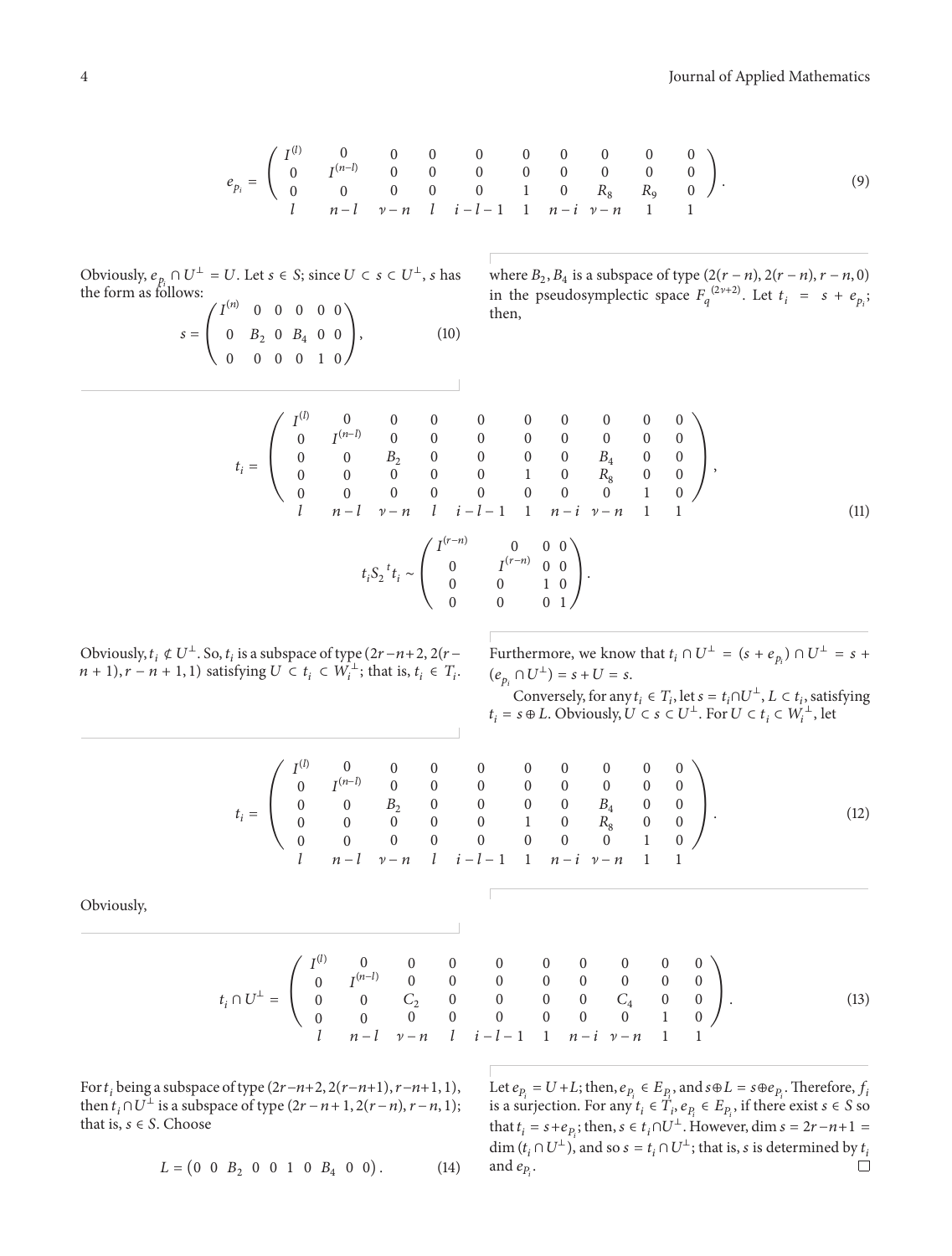**Lemma 2.** Let  $C = (S, E_R, T; g)$ ; the code is a cartesian *authentication code.*

*Proof.* (1) For any  $s \in S$ ,  $e_R \in E_R$ . From the definition of s and  $e_R$ , we assume that

$$
s = \begin{pmatrix} U \\ Q \\ e_{2\nu+1} \end{pmatrix} \begin{pmatrix} n \\ 2(r-n) \\ 1 \end{pmatrix},
$$
  

$$
\begin{pmatrix} U \\ Q \\ e_{2\nu+1} \end{pmatrix} S_2 \begin{pmatrix} U \\ Q \\ e_{2\nu+1} \end{pmatrix} = \begin{pmatrix} 0^{(n)} & 0 & 0 & 0 \\ 0 & 0 & I^{(r-n)} & 0 \\ 0 & I^{(r-n)} & 0 & 0 \\ 0 & 0 & 0 & 0 \end{pmatrix},
$$
  

$$
e_R = \begin{pmatrix} U \\ V \end{pmatrix} \begin{pmatrix} n \\ n \end{pmatrix},
$$
  

$$
\begin{pmatrix} U \\ V \end{pmatrix} S_2 \begin{pmatrix} t \\ V \end{pmatrix} S_2 \begin{pmatrix} t \\ V \end{pmatrix} = \begin{pmatrix} 0 & I^{(n)} \\ I^{(n)} & 0 \end{pmatrix}.
$$
 (15)

Obviously, for any  $v \in V$  and  $v \neq 0$ ,  $v \notin s$ ; therefore,

$$
t = s + e_R = \begin{pmatrix} U \\ V \\ Q \\ e_{2\nu+1} \end{pmatrix}, \qquad (16)
$$

$$
\begin{pmatrix} U \\ V \\ Q \\ e_{2\nu+1} \end{pmatrix} S_2 \begin{pmatrix} U \\ V \\ Q \\ e_{2\nu+1} \end{pmatrix}
$$

$$
= \begin{pmatrix} 0 & I^{(n)} & 0 & 0 & 0 \\ I^{(n)} & 0 & 0 & 0 & 0 \\ 0 & 0 & 0 & I^{(r-n)} & 0 \\ 0 & 0 & I^{(r-n)} & 0 & 0 \\ 0 & 0 & 0 & 0 & 0 \end{pmatrix}.
$$
 (17)

From the above mentioned, t is a subspace of type  $(2r +$ 1,  $2r, r, 1$  and  $U \subset t$ ; that is,  $t \in T$ .

(2) For  $t \in T$ ,  $t$  is a subspace of type  $(2r + 1, 2r, r, 1)$  and  $U \subset t$ ; so, there is a subspace  $V \subset t$ , satisfying

$$
\begin{pmatrix} U \\ V \end{pmatrix} S_2 \begin{pmatrix} U \\ V \end{pmatrix} = \begin{pmatrix} 0 & I^{(n)} \\ I^{(n)} & 0 \end{pmatrix}.
$$
 (18)

Then, we can assume that

$$
t = \begin{pmatrix} U \\ V \\ Q \\ e_{2\nu+1} \end{pmatrix}
$$
 (19)

satisfying

$$
\begin{pmatrix}\nU \\
V \\
Q \\
e_{2\nu+1}\n\end{pmatrix}\nS_2\n\begin{pmatrix}\nU \\
V \\
Q \\
e_{2\nu+1}\n\end{pmatrix}
$$
\n
$$
=\n\begin{pmatrix}\n0 & I^{(n)} & 0 & 0 & 0 \\
I^{(n)} & 0 & 0 & 0 & 0 \\
0 & 0 & 0 & I^{(r-n)} & 0 \\
0 & 0 & I^{(r-n)} & 0 & 0 \\
0 & 0 & 0 & 0 & 0\n\end{pmatrix}.
$$
\n(20)

Let

$$
s = \begin{pmatrix} U \\ Q \\ e_{2\nu+1} \end{pmatrix},
$$
 (21)

for *s* is a subspace of type  $(2r - n + 1, 2(r - n), r - n, 1)$  and  $U \subset s \subset U^{\perp}$ ; that is,  $s \in S$  is a source state. For any  $v \in V$ and  $v \neq 0$ ,  $v \notin s$  is obvious; that is,  $V \cap U^{\perp} = \{0\}$ . Therefore,  $t \cap U^{\perp} = \begin{pmatrix} U \\ e_{2y+1} \end{pmatrix} = s$ . Let  $e_R = \begin{pmatrix} U \\ V \end{pmatrix}$ ; then,  $e_R$  is receiver's decoding rule satisfying  $t = s + e_R$ .

If s' is another source state contained in t, then  $U \subset s'$  $U^{\perp}$ . Therefore,  $s' \subset t \cap U^{\perp} = s$ , while  $\dim s' = \dim s$ , and so  $s' = s$ ; that is, *s* is the uniquely source state contained in *t*.

From Lemmas 1 and 2, we know that such construction of multisender authentication codes is reasonable, and there are  $n$  senders in this system. Next, we compute the parameters of this code and the maximum probability of success in impersonation attack and substitution attack by group of senders.  $\Box$ 

**Lemma 3.** *Some parameters of this code are*

$$
|S| = N(2(r - n), 2(r - n), r - n, 0; 2\nu + 2);
$$
  

$$
|E_{P_i}| = q^{\nu - n + 1} \quad (1 \le i \le n).
$$
 (22)

*Proof.* Since  $U \subset s \subset U^{\perp}$ , *s* has the following form:

$$
s = \begin{pmatrix} I^{(n)} & 0 & 0 & 0 & 0 & 0 \\ 0 & B_2 & 0 & B_4 & 0 & 0 \\ 0 & 0 & 0 & 0 & 1 & 0 \end{pmatrix},
$$
(23)

where  $B_2$ ,  $B_4$  is a subspace of type  $(2(r-n), 2(r-n), r-n, 0)$  in the pseudosymplectic space  $F_q^{(2\nu+2)}$ . So,  $|S| = N(2(r-n), 2(r-n))$  $n, r - n, 0; 2\nu + 2$ .

For any  $e_{p_i} \in E_{p_i}$ , we can assume that  $e_{p_i}$  has the following form: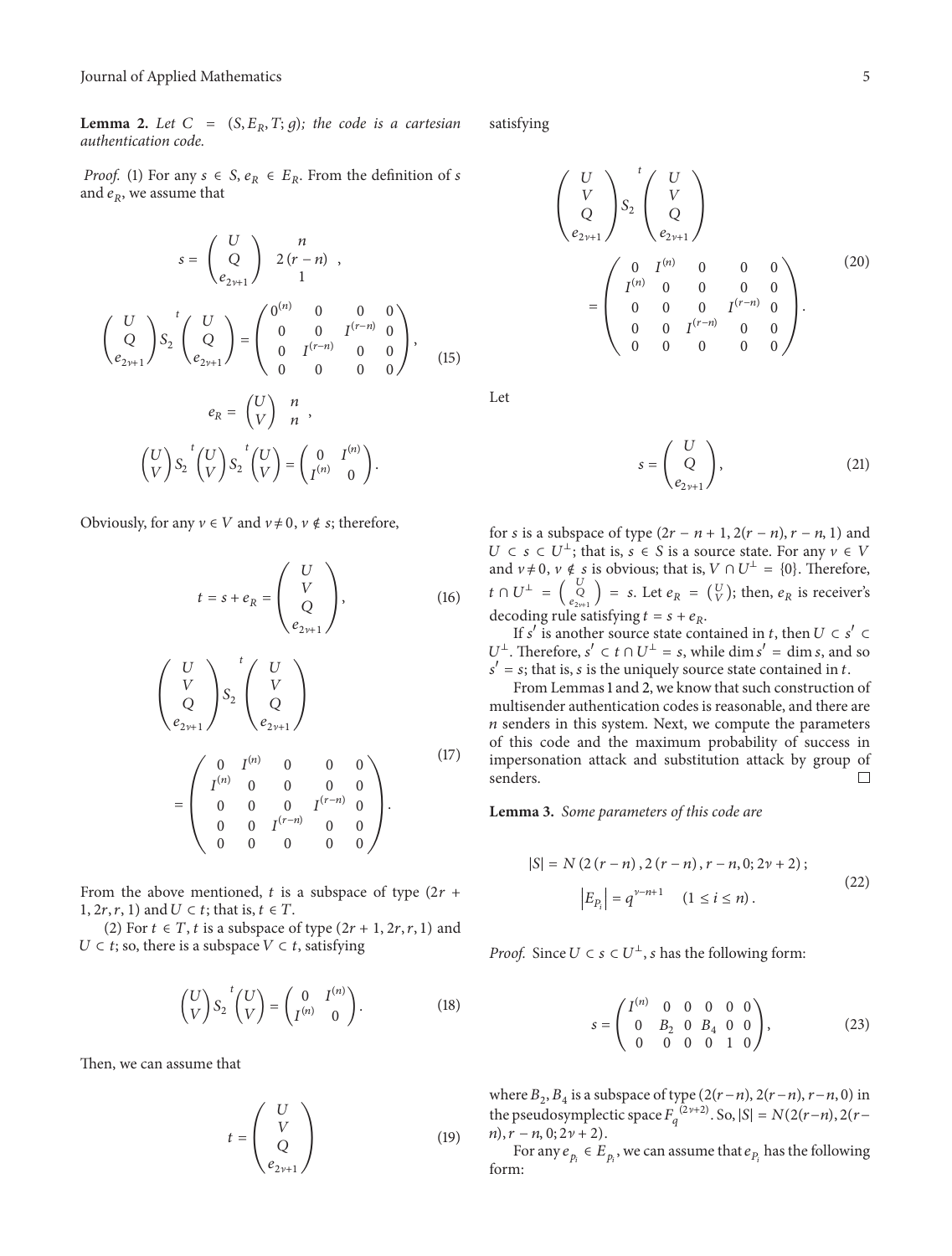$$
e_{P_i} = \begin{pmatrix} I^{(l)} & 0 & 0 & 0 & 0 & 0 & 0 & 0 & 0 & 0 \\ 0 & I^{(n-l)} & 0 & 0 & 0 & 0 & 0 & 0 & 0 & 0 \\ 0 & 0 & R_3 & 0 & 0 & 1 & 0 & R_8 & R_9 & R_{10} \\ l & n-l & \nu-n & l & i-l-1 & 1 & n-i & \nu-n & 1 & 1 \end{pmatrix}.
$$
 (24)

Since  $e_{p_i}$  is a subspace of type  $(n + 1, 0, 0, 0)$ , so  $R_3 = 0$  and  $R_{10} = 0$ ,  $R_8$ ,  $R_9$  arbitrarily. Therefore,  $|E_p| = a^{\gamma - n + 1}$ .  $R_{10} = 0$ ,  $R_8$ ,  $R_9$  arbitrarily. Therefore,  $|E_{P_i}| = q^{\nu - n + 1}$ .

**Lemma 4.** *(1) For any*  $t_i \in T_i$ , the number of  $t_i$  containing  $e_{P_i}$ *is*  $q^{r-n+1} (1 \le i \le n);$ 

*(2) The number of the ith sender's tag is*  $|T_i| = q^{v-r} N(2(r$  $n$ ,  $2(r - n)$ ,  $r - n$ ,  $0$ ;  $2\nu + 2$ )  $(1 \le i \le n)$ .

*Proof.* (1) Considering the transitivity properties of the same subspaces under the pseudosymplectic groups, we may take  $t_i$  as follows:

|  |                                               |  | $I^{(l)}$ 0 0 0 0 0 0 0 0 0 0 0 0 0                                                   |  |  |  |      |
|--|-----------------------------------------------|--|---------------------------------------------------------------------------------------|--|--|--|------|
|  | $\begin{pmatrix} 0 & I^{(n-l)} \end{pmatrix}$ |  | $\begin{matrix} 0 & 0 & 0 & 0 & 0 & 0 & 0 & 0 & 0 & 0 \end{matrix}$                   |  |  |  |      |
|  |                                               |  | $\begin{pmatrix} 0 & 0 & I^{(r-n)} & 0 & 0 & 0 & 0 & 0 & 0 & 0 & 0 \end{pmatrix}$     |  |  |  |      |
|  |                                               |  | $t_i =$   0 0 0 0 0 0 0 1 0 0 0 0 0 0                                                 |  |  |  | (25) |
|  |                                               |  | $\begin{pmatrix} 0 & 0 & 0 & 0 & 0 & 0 & 0 & 0 & I^{(r-n)} & 0 & 0 & 0 \end{pmatrix}$ |  |  |  |      |
|  |                                               |  |                                                                                       |  |  |  |      |
|  |                                               |  | $l$ $n-l$ $r-n$ $\nu-r$ $l$ $i-l-1$ 1 $n-i$ $r-n$ $\nu-r$ 1 1                         |  |  |  |      |

twocolumngrid If  $e_{P_i} \subset t_i$ , then we assume that

$$
e_{P_i} = \begin{pmatrix} I^{(l)} & 0 & 0 & 0 & 0 & 0 & 0 & 0 & 0 & 0 & 0 \\ 0 & I^{(n-l)} & 0 & 0 & 0 & 0 & 0 & 0 & 0 & 0 & 0 \\ 0 & 0 & 0 & 0 & 0 & 0 & R_7 & 0 & R_9 & 0 & R_{11} & 0 \\ l & n-l & r-n & \nu-r & l & i-l-1 & 1 & n-i & r-n & \nu-r & 1 & 1 \end{pmatrix};
$$
(26)

from  $e_{P_1} \perp W_i$ , we know that  $R_7 = 1$ , where  $R_9$ ,  $R_{11}$  arbitrarily, and therefore the number of  $t_i$  containing  $e_p$  is  $q^{r-n+1}$  ( $1 \le i \le n$ ).

(2) We know that every  $t_i$  contains only one source state  $t_i \cap U^\perp$  and the number of  $t_i$  containing  $e_{P_i}$ . Therefore, we have  $|t_i| = |S||E_{P_i}|/q^{r-n+1} = |S|q^{v-n+1}/q^{r-n+1} = q^{v-r}N(2(r-n), 2(r-n))$  $n, r - n, 0; 2\nu + 2.$  $\Box$ 

**Lemma 5.** *(1) The number of the receiver's decoding rules is*  $|E_p|=q^{n(\nu-n+1)}$ .

*(2) For any*  $t$  ∈  $T$ *, the number of*  $e<sub>R</sub>$  *which contained*  $t$  *is*  $q^{n(r-n+1)}(1 \leq i \leq n).$ 

(3) The number of the receiver's tag is  $|T| = q^{n(\nu-r)}N(2(r$  $n$ ,  $2(r - n)$ ,  $r - n$ , 0;  $2\nu + 2$ ).

*Proof.* (1) Let  $e_R \in E_R$ ;  $e_R$  has the following form:

$$
e_R = \begin{pmatrix} I^{(n)} & 0 & 0 & 0 & 0 & 0 \\ 0 & R_2 & I^{(n)} & R_4 & R_5 & R_6 \\ n & \nu - n & n & \nu - n & 1 & 1 \end{pmatrix} . \tag{27}
$$

For  $e_R$  being a subspace of type (2*n*, 2*n*, *n*, 0), so  $R_2$  and  $R_6$  = 0;  $R_4$ ,  $R_5$  arbitrarily. Therefore,  $|E_R| = q^{n(\nu - n+1)}$ .

(2) Considering the transitivity properties of the same subspaces under the pseudosymplectic groups, we may choose  $t$  as follows:

$$
t = \begin{pmatrix} I^{(n)} & 0 & 0 & 0 & 0 & 0 & 0 & 0 \\ 0 & I^{(r-n)} & 0 & 0 & 0 & 0 & 0 & 0 \\ 0 & 0 & 0 & I^{(n)} & 0 & 0 & 0 & 0 \\ 0 & 0 & 0 & 0 & I^{(r-n)} & 0 & 0 & 0 \\ 0 & 0 & 0 & 0 & 0 & 0 & 1 & 0 \\ n & r-n & \nu-r & n & r-n & \nu-r & 1 & 1 \end{pmatrix}.
$$
 (28)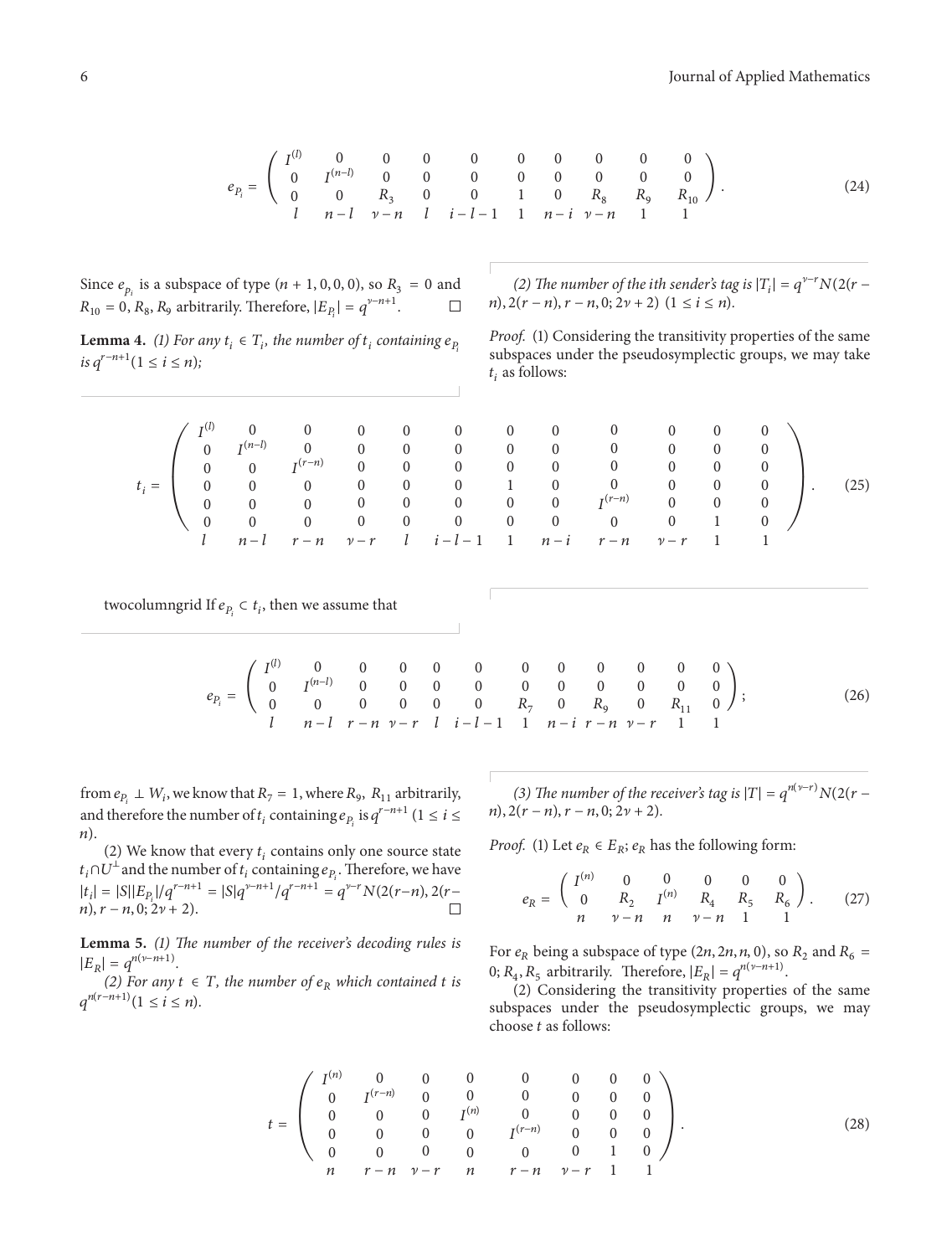If  $e_R \subset t$ , then

$$
e_R = \begin{pmatrix} I^{(n)} & 0 & 0 & 0 & 0 & 0 & 0 \\ 0 & 0 & 0 & I^{(n)} & R_5 & 0 & R_7 & 0 \\ n & r - n & \nu - r & n & r - n & \nu - r & 1 & 1 \end{pmatrix},
$$
(29)

where  $R_5$  and  $R_7$  arbitrarily. Therefore, the number of  $e_R$ which contained *t* is  $q^{n(r-n+1)}$ .

(3) Similar to Lemma 4(2),  $|T| = |S||E_R|/q^{r-n+1}$  $|S|q^{n(\nu-n+1)}/q^{r-n+1} = q^{n(\nu-r)}N(2(r-n), 2(r-n), r-n, 0; 2\nu+2).$ 

Without loss of generality, we assume that  $L = \{i_1, i_2, \ldots, i_m\}$  $i_l$ }  $\in$  {1, 2, ..., n},  $l \le n$ ,  $P_L = \{p_1, p_2, \ldots, p_l\}$ , and  $E_L =$ 

 $\{E_{p_1}, E_{p_2}, \ldots, E_{p_l}\}\$ . Now, let us consider the attacks on R from malicious groups of senders.

**Lemma 6.** *For any*  $e_L = \{E_{p_1}, E_{p_2}, \dots, E_{p_l}\} \in E_L$ , the number *of*  $e_R$  containing  $e_L$  is  $q^{(\nu-n+1)(n-l)}$ .

*Proof.* For any  $e_L = \{E_{p_1}, E_{p_2}, \dots, E_{p_l}\} \in E_L$ , we assume  $e_L$  to be as follows:

$$
e_L = \begin{pmatrix} I^{(l)} & 0 & 0 & 0 & 0 & 0 & 0 & 0 \\ 0 & I^{(n-l)} & 0 & 0 & 0 & 0 & 0 & 0 \\ 0 & 0 & 0 & I^{(l)} & 0 & R_6 & R_7 & 0 \\ l & n-l & \nu-n & l & n-l & \nu-n & 1 & 1 \end{pmatrix}.
$$
 (30)

If  $e_R \supset e_L$ , then  $e_R$  has the following form:

$$
e_R = \begin{pmatrix} I^{(l)} & 0 & 0 & 0 & 0 & 0 & 0 & 0 \\ 0 & I^{(n-l)} & 0 & 0 & 0 & 0 & 0 & 0 \\ 0 & 0 & 0 & I^{(l)} & 0 & R_6 & R_7 & 0 \\ 0 & 0 & 0 & 0 & I^{(n-l)} & R'_6 & R'_7 & 0 \end{pmatrix},
$$
(31)

where  $R'_6$ ,  $R'_7$  arbitrarily. Therefore, the number of  $e_R$  containing  $e_L$  is  $q^{(\nu-n+1)(n-l)}$ .  $\Box$ 

> $\overline{0}$  $I^{(n-l)}$  $\overline{0}$  $\overline{0}$  $\overline{0}$  $\overline{0}$  $\overline{0}$

 $\overline{0}$  $\overline{0}$  $I^{(r-n)}$  $\overline{0}$  $\overline{0}$  $\overline{0}$  $\overline{0}$ 

 $\overline{0}$  $\overline{0}$  $\overline{0}$  $\overline{0}$  $\overline{0}$  $\overline{0}$  $\overline{0}$ 

 $I^{(l)}$  $\overline{0}$  $\overline{0}$  $\overline{0}$  $\overline{0}$  $\overline{0}$  $\overline{0}$ 

**Lemma** 7. *For any*  $t \in T$  *and*  $e_L = \{E_{p_1}, E_{p_2}, \dots, E_{p_l}\} \in E_L$ , *the number of*  $e_R$ *which contained in*  $\vec{t}$  *and containing*  $e_L$  *is*  $q^{(r-n+1)(n-l)}$ .

*Proof.* For any  $t \in T$ , we assume  $t$  to be as follows:

0 0 0 () 0 0 0 0 0 0 0 (−) 0 0 0 0 0 0 0 (−) 0 0 0 0 0 0 0 0 0 0 0 0 0 0 1 0 0 0 0 0 0 0 ))) ) − − ] − − − ] − 1 1 . (32)

If  $e_L \subset t$ , then  $e_L$  has the following form:

 $t =$ 

 $\Delta$ 

$$
e_L = \begin{pmatrix} I^{(l)} & 0 & 0 & 0 & 0 & 0 & 0 & 0 & 0 & 0 \\ 0 & I^{(n-l)} & 0 & 0 & 0 & 0 & 0 & 0 & 0 & 0 \\ 0 & 0 & 0 & 0 & I^{(l)} & 0 & R_7 & 0 & R_9 & 0 \\ l & n-l & r-n & \nu-r & l & n-l & r-n & \nu-r & 1 & 1 \end{pmatrix}.
$$
 (33)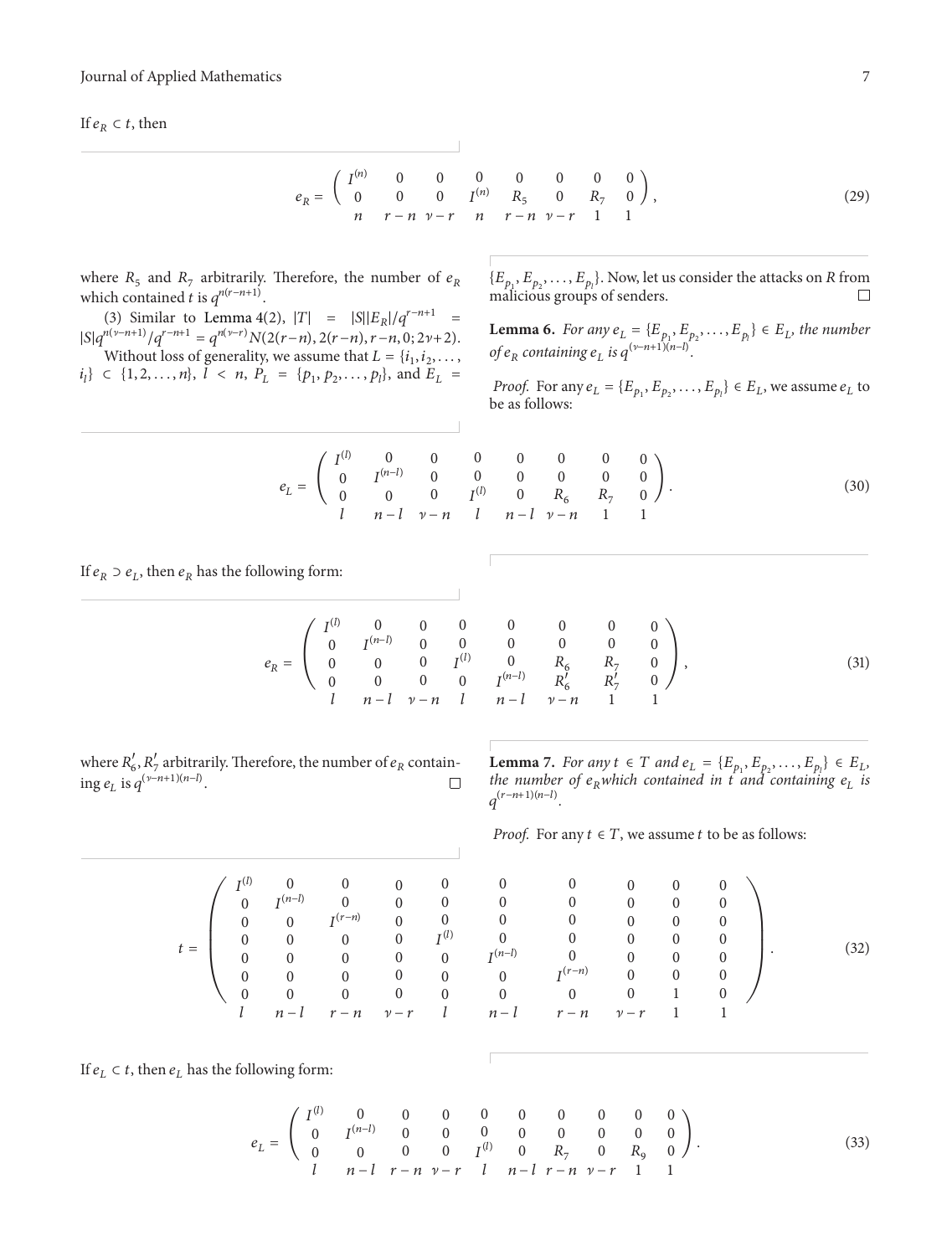Since  $e_L \subset e_R \subset t$ , then we assume  $e_R$  to be as follows:

|  |  |  |  |  | (34)                                                                                                                                                                                                                                                                                                                                                                 |
|--|--|--|--|--|----------------------------------------------------------------------------------------------------------------------------------------------------------------------------------------------------------------------------------------------------------------------------------------------------------------------------------------------------------------------|
|  |  |  |  |  |                                                                                                                                                                                                                                                                                                                                                                      |
|  |  |  |  |  |                                                                                                                                                                                                                                                                                                                                                                      |
|  |  |  |  |  |                                                                                                                                                                                                                                                                                                                                                                      |
|  |  |  |  |  | $e_R=\left( \begin{array}{cccccccccccc} I^{(l)} & 0 & 0 & 0 & 0 & 0 & 0 & 0 & 0 & 0 \\ 0 & I^{(n-l)} & 0 & 0 & 0 & 0 & 0 & 0 & 0 & 0 \\ 0 & 0 & 0 & 0 & 0 & 0 & 0 & 0 & 0 & 0 \\ 0 & 0 & 0 & 0 & I^{(l)} & 0 & R_7 & 0 & R_9 & 0 \\ 0 & 0 & 0 & 0 & 0 & I^{(n-l)} & H_7 & 0 & H_9 & 0 \\ 1 & n-l & r-n & \nu-r & l & n-l & r-n & \nu-r & 1 & 1 \end{array} \right),$ |

)))))

 $l$  $n-l$  $r - n$  $l$  $n-1$  $r - n$ 

 $(36)$ 

 $\overline{\phantom{a}}$ 

where  $H_7$  and  $H_9$  arbitrarily. Therefore, the number of  $e_p$  which contained in t and containing  $e_r$  is  $q^{(r-n+1)(n-l)}$ .  $e_R$ which contained in *t* and containing  $e_L$  is  $q^{(r-n+1)(n-l)}$ .

**Lemma 8.** *Assume that*  $t_1$  *and*  $t_2$  *are two distinct tags*  $(t_1, t_2 \in$ *T*) decoded by receiver's key  $e_R$ , and  $s_1$  and  $s_2$  contained in  $t_1$  *and*  $t_2$  *are two source states, respectively. Let*  $s_0 = s_1 \cap s_2$ ,  $\dim s_0 = k$ ; then,  $n \leq k \leq 2r - n$ , and the number of  $e_R$  which *contained in*  $t_1 \cap t_2$  *and containing*  $e_L$  *is*  $q^{(k-r)(n-1)}$ *.* 

*Proof.* Since  $t_1 = s_1 + e_R$ ,  $t_2 = s_2 + e_R$ , and  $t_1 \neq t_2$ , then  $s_1 \neq s_2$ . For any  $s \in S$ ,  $U \in s$ , obviously  $n \leq k \leq 2r - n$ . Assume

that  $s'_i$  is the complementary subspace of  $s_0$  in the  $s_i$ ; then,  $s_i = s_0 + s'_i$  (*i* = 1, 2). From  $t_i = s_i + e_R = s_0 + s'_i + e_R$  and  $s_i = t_i \cap U^{\perp}$ , we know that  $s_0 = (t_1 \cap U^{\perp}) \cap (t_2 \cap U^{\perp}) =$  $t_1 \cap t_2 \cap U^{\perp} = s_1 \cap t_2 = s_2 \cap t_1$ , and  $t_1 \cap t_2 = (s_1 + e_R) \cap t_2 =$  $(s_0 + s'_1 + e_R) \cap t_2 = ((s_0 + e_R) + s'_1) \cap t_2$ , since  $s_0 + e_R \subseteq t_2$ ; then,  $t_1 \cap t_2 = (s_0 + e_R) + (s'_1 \cap t_2)$ , while  $s'_1 \cap t_2 \subseteq s_1 \cap t_2 = s_0$ , and so we have  $t_1 \cap t_2 = s_0 + e_R$ .

From the definition of t, we may take  $t_i$ ,  $i = 1, 2$ , as follows:

|  |                         |                  |                     |                          |                | $\begin{array}{ccccccccc}\n0 & 0 & 0 & 0 & 0 \\ \hline\nI^{(n-l)} & 0 & 0 & 0 & 0\n\end{array}$ | $\overline{0}$ | $\overline{\mathbf{0}}$ | $0 \qquad 0$   |                |
|--|-------------------------|------------------|---------------------|--------------------------|----------------|-------------------------------------------------------------------------------------------------|----------------|-------------------------|----------------|----------------|
|  | $\overline{\mathbf{0}}$ |                  |                     |                          |                | $\begin{matrix} 0 & 0 & 0 & 0 & 0 & 0 \end{matrix}$                                             |                |                         | $\overline{0}$ | $\overline{0}$ |
|  | $\overline{0}$          | $\overline{0}$   | $I^{(r-n)}$         | $\overline{\phantom{0}}$ |                | $0 \qquad 0 \qquad 0$                                                                           |                | $\overline{0}$          | $0 \qquad 0$   |                |
|  | $\overline{0}$          | $\boldsymbol{0}$ |                     |                          |                | $\begin{matrix} 0 & 0 & I^{(l)} & 0 & 0 \end{matrix}$                                           |                |                         | $0 \qquad 0$   |                |
|  | $\overline{0}$          |                  | 0 0 0 0 $I^{(n-l)}$ |                          |                |                                                                                                 | $0\qquad 0$    |                         | $0\qquad 0$    |                |
|  | $\overline{0}$          | $\mathbf{0}$     | $0\qquad 0$         |                          | $\overline{0}$ | 0 $P_{i_7}$ 0 0 0                                                                               |                |                         |                |                |
|  | $\theta$                | $\overline{0}$   | $\overline{0}$      | $\overline{\phantom{0}}$ |                | $\begin{matrix} 0 & 0 & 0 \end{matrix} \qquad \begin{matrix} 0 & 0 \end{matrix}$                |                |                         | $1 \t 0$       |                |
|  |                         | $n-l$            | $r - n$             |                          |                | $\nu-r$ $l$ $n-l$                                                                               |                | $r-n$ $\nu-r$ 1 1       |                |                |

$$
\begin{array}{cccccc}\n0 & 0 & 0 & 0 \\
0 & 0 & 0 & 0 \\
0 & 0 & 0 & 0 \\
0 & 0 & 0 & 0 \\
0 & 0 & 0 & 0 \\
P_{i_7} & 0 & 0 & 0 \\
0 & 0 & 1 & 0\n\end{array}\n\begin{array}{c}\n1 \\
n-l \\
r-n \\
l \\
n-l\n\end{array} \tag{35}
$$

$$
f_{\rm{max}}
$$

$$
t_1 \cap t_2 = \left(\begin{array}{cccccccc} I^{(l)} & 0 & 0 & 0 & 0 & 0 & 0 & 0 & 0 & 0 \\ 0 & I^{(n-l)} & 0 & 0 & 0 & 0 & 0 & 0 & 0 & 0 \\ 0 & 0 & I^{(r-n)} & 0 & 0 & 0 & 0 & 0 & 0 & 0 \\ 0 & 0 & 0 & 0 & I^{(l)} & 0 & 0 & 0 & 0 & 0 \\ 0 & 0 & 0 & 0 & 0 & I^{(n-l)} & 0 & 0 & 0 & 0 \\ 0 & 0 & 0 & 0 & 0 & 0 & P_7 & 0 & 0 & 0 \\ 0 & 0 & 0 & 0 & 0 & 0 & 0 & 0 & 1 & 0 \\ 0 & 0 & 0 & 0 & 0 & 0 & 0 & 0 & 1 & 0 \\ I & n-l & r-n & \nu-r & l & n-l & r-n & \nu-r & 1 & 1 \end{array}\right)
$$

$$
\dim\begin{pmatrix} 0 & P_7 & 0 & 0 & 0 \\ 0 & 0 & 0 & 1 & 0 \end{pmatrix} = k + n - (2n + r - n) = k - r. \quad (37)
$$

Let

From the above mentioned, we know that  $t_1 \cap t_2 = s_0 + e_R$ , and then dim  $(t_1 \cap t_2) = k + 2n - n = k + n$ ; therefore,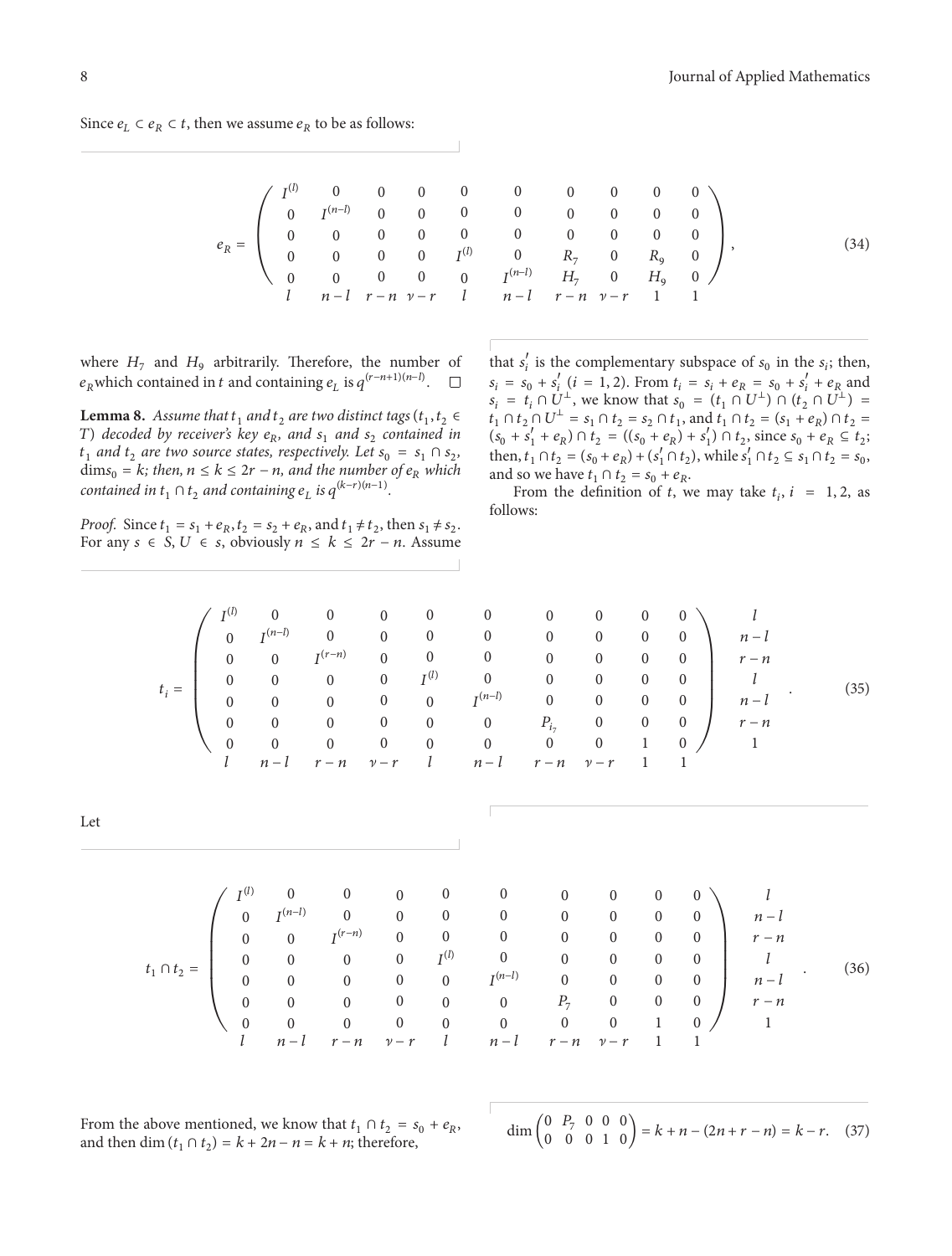For any  $e_l$ ,  $e_R \,\subset t_1 \cap t_2$ , we can assume that

$$
e_L = \begin{pmatrix} I^{(l)} & 0 & 0 & 0 & 0 & 0 & 0 & 0 & 0 & 0 \ 0 & I^{(n-l)} & 0 & 0 & 0 & 0 & 0 & 0 & 0 & 0 \ 0 & 0 & 0 & 0 & I^{(l)} & 0 & R_7 & 0 & R_9 & 0 \end{pmatrix} \begin{pmatrix} l \\ n-l \\ l \\ n-l \end{pmatrix}
$$
  
\n
$$
e_R = \begin{pmatrix} I^{(l)} & 0 & 0 & 0 & 0 & 0 & 0 & 0 & 0 & 0 & 0 \ 0 & I^{(n-l)} & 0 & 0 & 0 & 0 & 0 & 0 & 0 & 0 \ 0 & 0 & 0 & 0 & I^{(l)} & 0 & R_7 & 0 & R_9 & 0 \ 0 & 0 & 0 & 0 & 0 & 0 & I^{(n-l)} & 0 & R_7 & 0 & R_9 & 0 \ 0 & 0 & 0 & 0 & 0 & 0 & I^{(n-l)} & H_7 & 0 & H_9 & 0 \end{pmatrix} \begin{pmatrix} 1 & 0 & 0 & 0 & 0 & 0 & 0 & 0 \ 0 & 0 & 0 & 0 & 0 & 0 & 0 & 0 \ 0 & 0 & 0 & 0 & 0 & 0 & 0 & 0 & 0 \ 0 & 0 & 0 & 0 & 0 & 0 & 0 & 0 & 0 & 0 \ 0 & 0 & 0 & 0 & 0 & 0 & 0 & 0 & 0 & 0 \end{pmatrix} \begin{pmatrix} 1 & 0 & 0 & 0 & 0 & 0 & 0 & 0 & 0 \ 0 & 0 & 0 & 0 & 0 & 0 & 0 & 0 & 0 & 0 \ 0 & 0 & 0 & 0 & 0 & 0 & 0 & 0 & 0 & 0 & 0 \ 0 & 0 & 0 & 0 & 0 & 0 & 0 & 0 & 0 & 0 & 0 & 0 \end{pmatrix}
$$
 (38)

where every row of

$$
(0 H_7 0 H_9 0) \t(39)
$$

is the linear combination of the base of

$$
\begin{pmatrix} 0 & P_7 & 0 & 0 & 0 \\ 0 & 0 & 0 & 1 & 0 \end{pmatrix}.
$$
 (40)

Therefore, the number of  $e_R \text{ }\subset t_1 \cap t_2$  and containing  $e_L$  is  $q^{(k-r)(n-l)}$ П

**Theorem 9.** *In the constructed multisender authentication codes, the largest probabilities of success for impersonation attack and substitution attack from*  $P_L$  *on a receiver* R are

$$
P_{I}(L) = \frac{1}{q^{(\nu-r)(n-l)}}, \qquad P_{S}(L) = \frac{1}{q^{2(n-l)}}, \qquad (41)
$$

*respectively.*

*Proof. Impersonation Attack. P<sub>L</sub>, after receiving his secret* keys, encodes a message and sends it to receiver.  $P_L$  is successful if the receiver accepts it as legitimate message. So,

$$
P_{I}(L)
$$
\n
$$
= \max_{e_{L} \in E_{L}} \max_{m \in M} \left\{ \frac{\left| \left\{ e_{R} \in E_{R} \mid e_{L} \subset e_{R} \text{ and } e_{R} \subset t \right\} \right|}{\left| \left\{ e_{R} \in E_{R} \mid e_{L} \subset e_{R} \right\} \right|} \right\} \tag{42}
$$
\n
$$
= \frac{q^{(n-l)(r-n+1)}}{q^{(n-l)(v-n+1)}} = \frac{1}{q^{(v-r)(n-l)}}.
$$

*Substitution Attack.*  $P_L$  replaces  $t$  with another message  $t'$ , after it observes a legitimate message  $t$ .  $P_L$  is successful if the receiver accepts it as legitimate message. So,

$$
P_{S}(L)
$$
\n
$$
= \max_{e_L \in E_L} \max_{m \in M} \max_{m' \neq m \in M} \left\{ \frac{\left| \left\{ e_R \in E_R \mid e_R \subset t, t' \text{ and } e_L \subset e_R \right\} \right|}{\left| \left\{ e_R \in E_R \mid e_R \subset t \text{ and } e_L \subset e_R \right\} \right|} \right\}
$$
\n
$$
= \max_{n \leq k \leq 2r - n} \frac{q^{(n-1)(k-r)}}{q^{(n-1)(r-n+1)}}
$$
\n
$$
= \max_{n \leq k \leq 2r - n} \frac{1}{q^{(2r-n+1-k)(n-l)}}
$$
\n
$$
= \frac{1}{q^{(n-l)}}.
$$
\n(43)

# **Acknowledgments**

This work is supported by the NSF of China (61179026) and Fundamental Research of the Central Universities of China Civil Aviation University of Science special (ZXH2012k003).

### **References**

- [1] E. N. Gilbert, F. J. MacWilliams, and N. J. A. Sloane, "Codes which detect deception," *The Bell System Technical Journal*, vol. 53, pp. 405–424, 1974.
- [2] Y. Desmedt, Y. Frankel, and M. Yung, "Multi-receiver/multisender network security: efficient authenticated multicast/feedback," in *Proceedings of the the 11th Annual Conference of the IEEE Computer and Communications Societies (Infocom '92)*, pp. 2045–2054, May 1992.
- [3] K. Martin and R. Safavi-Naini, "Multi-sender authentication schemes with unconditional security," in *Information and Communications Security*, vol. 1334 of *Lecture Notes in Computer Science*, pp. 130–143, Springer, Berlin, Germany, 1997.
- [4] W. Ma and X. Wang, "Several new constructions of multitrasmitters authentication codes," *Acta Electronica Sinica*, vol. 28, no. 4, pp. 117–119, 2000.
- [5] G. J. Simmons, "Message authentication with arbitration of transmitter/receiver disputes," in *Proceedings of the 6th Annual*